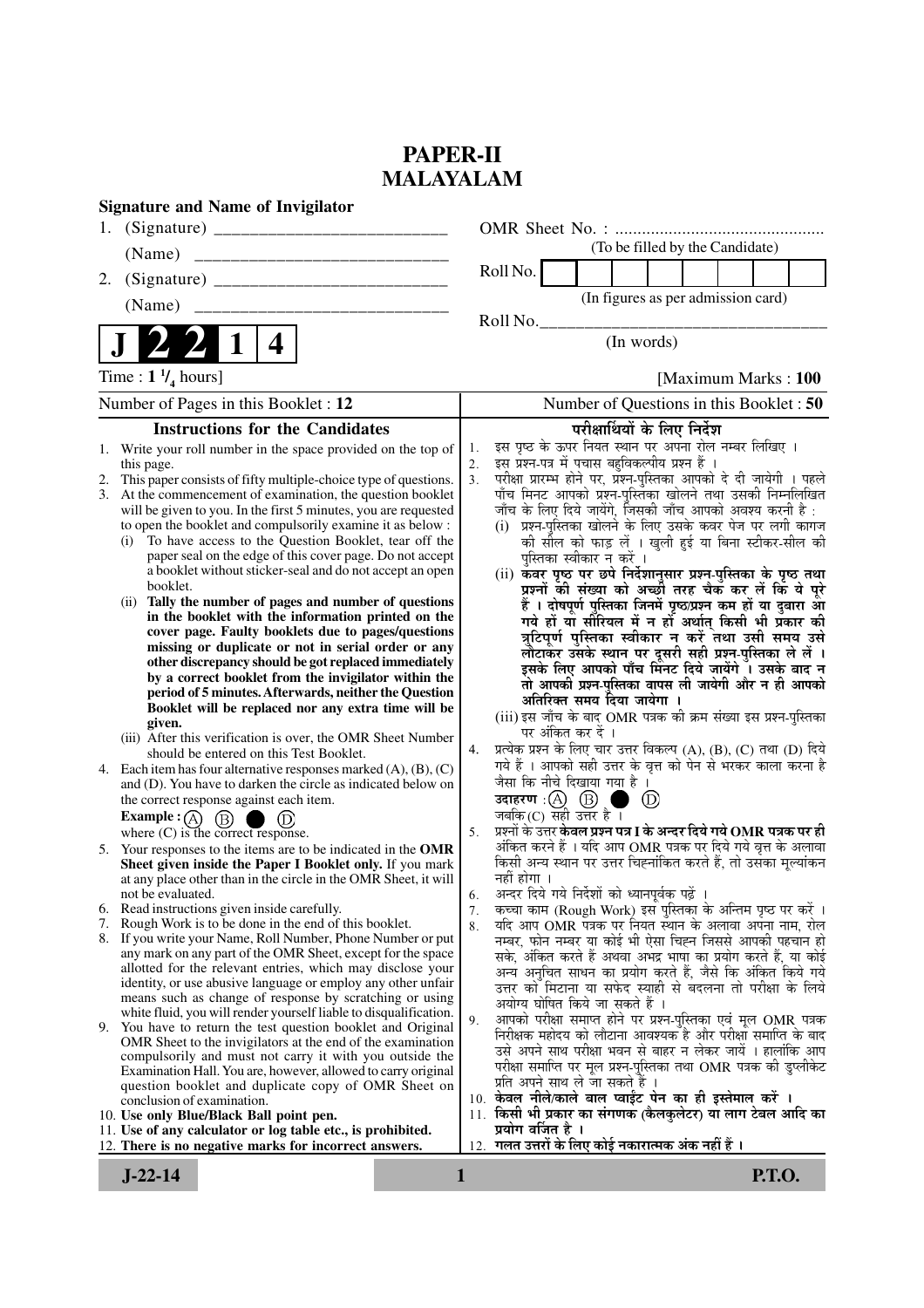### മലയാളം

### **MALAYALAM**

### **Paper – II**

**Note :** This paper contains **fifty (50)** objective type questions, each question carrying **two (2)** marks. Attempt **all** the questions. ഈ ചോദൃക്കടലാസ്സിൽ **അമ്പത് (50**) മൾട്ടിപ്പിൾ ചോയ്സ് ചോദൃങ്ങളുണ്ട്. ഓരോ<br>ഉത്തരത്തിനും ര**ണ്ട് (2)** മാർക്ക്. ഉത്തരക്കടലാസ്പിൽ ശരിയായ ഉത്തരം

ഉത്തരത്തിനും ര**ണ്ട് (2)** മാർക്ക്. ഉത്തരക്കടലാസിൽ ശരിയായ ഉത്തരം അടയാളപ്പെടുത്തുക. എല്ലാ ചോദൃങ്ങൾക്കും ഉത്തരമെഴുതണം.

1. ഭാഷാ ഉല്പത്തിയെ സംബന്ധിച്ച വാദങ്ങളുടെ പട്ടിക താഴെ കൊടുക്കുന്നു. ശരിയായി ചേർത്തെഴുതിയത് ഏത് ?

ãȰ‰ **– I** ãȰ‰ **– II**

- a. സംസ്കൃതജനൃവാദം i. ആറ്റൂർ, ഗോദവർമ്മ, ഉള്ളൂർ
- b. മിശ്രഭാഷാവാദം ii. ഈളാകുളം കുഞ്ഞൻ പിള്ള
- 
- c. "ã«¯Š¯ª¯š¹ iii. ¶‰¯ª²Ë° µœ"²Ä¯"°
- 

 $d.$  സ്വതന്ത്രവാദം  $i$ v. എൻ. വി. രാമസ്വാമി അയർ, ഏ.ആർ രാജരാജവർമ്മ

 a b c d (A) iii ii iv i (B) i iii iv ii  $(C)$  iv ii i iii (D) ii iv iii i

- 2. 'ആരിയച്ചിനവുതട്ടിയ പദങ്ങൾ' എന്നാലെന്ത് ?
	- $(A)$  ചെന്തമിഴിലെ ചെയ്യൂളുകൾ
	- $(B)$  സംസ്കൃത പദങ്ങളെ ദ്രവിഡ സംഘാതാക്ഷരമാക്കുമ്പോൾ സംഭവിക്കുന്ന പരിണാമം
	- $(C)$  ശുദ്ധ സംസ്കൃത പദങ്ങൾ
	- $(D)$   $(33$ വിഡ പദങ്ങൾ
- 3. 'ഭാഷാമിശ്രമിതെന്റികഴാനെ' എന്ന് ശിവരാത്രി മാഹാത്മ്യത്തിൽ പ്രസ്താവിച്ചതിന്റെ പൊരുൾ
	- (A) കേരള ഭാഷയ്ക്കു പുറമേ സംസ്കൃതവും തന്റെ കൃതിയിൽ കാണാം
	- (B) ചെന്തമിഴും സംസ്കൃതവും കലർന്നതാണ് തന്റെ കൃതിയിലെ ഭാഷ
	- $(C)$   $\;$  കേരള ഭാഷയുടെയും പാണ്ഡ്യ ഭാഷയുടെയും മിശ്രമാണ് താനുപയോഗിച്ച ഭാഷ
	- (D) തന്റെ കൃതിയിലെ ഭാഷ ഭാഷാമിശ്രമല്ല, സ്വാഭാവിക ഭാഷതന്നെയാണ്
- $\,$  **4.** മാർദ്ദംഗികരുടെ തമിഴ് എന്തിനുപയോഗിച്ചിരുന്നു ?
	- (A) ഗദൃകൃതികൾ രചിക്കാൻ
	- (B) വിഭക്തൃന്തസംസ്കൃതം ഒഴിവാക്കിയുള്ള സാഹിത്യ രചനയ്ക്ക്
	- (C) പുരാണ കഥകൾ സദസ്സിൽ വിസ്തരിക്കാൻ
	- (D) കുത്തിനും പാഠകത്തിനും
- $5.$  ' ഈ കലിൽ വെന്റിവിളയും' എന്ന ഫലശ്രുതി ഏതു കൃതിയിൽ ?
	- (A) കണ്ണശ്ശരാമായണം (B) രാമചരിതം
	-
	- (C) ‰´¬ ¸—‹¯™ (D) ¢¯¬¯ ¢‹ª˜ ¸‹±˜

### **Paper-II 2 J-22-14**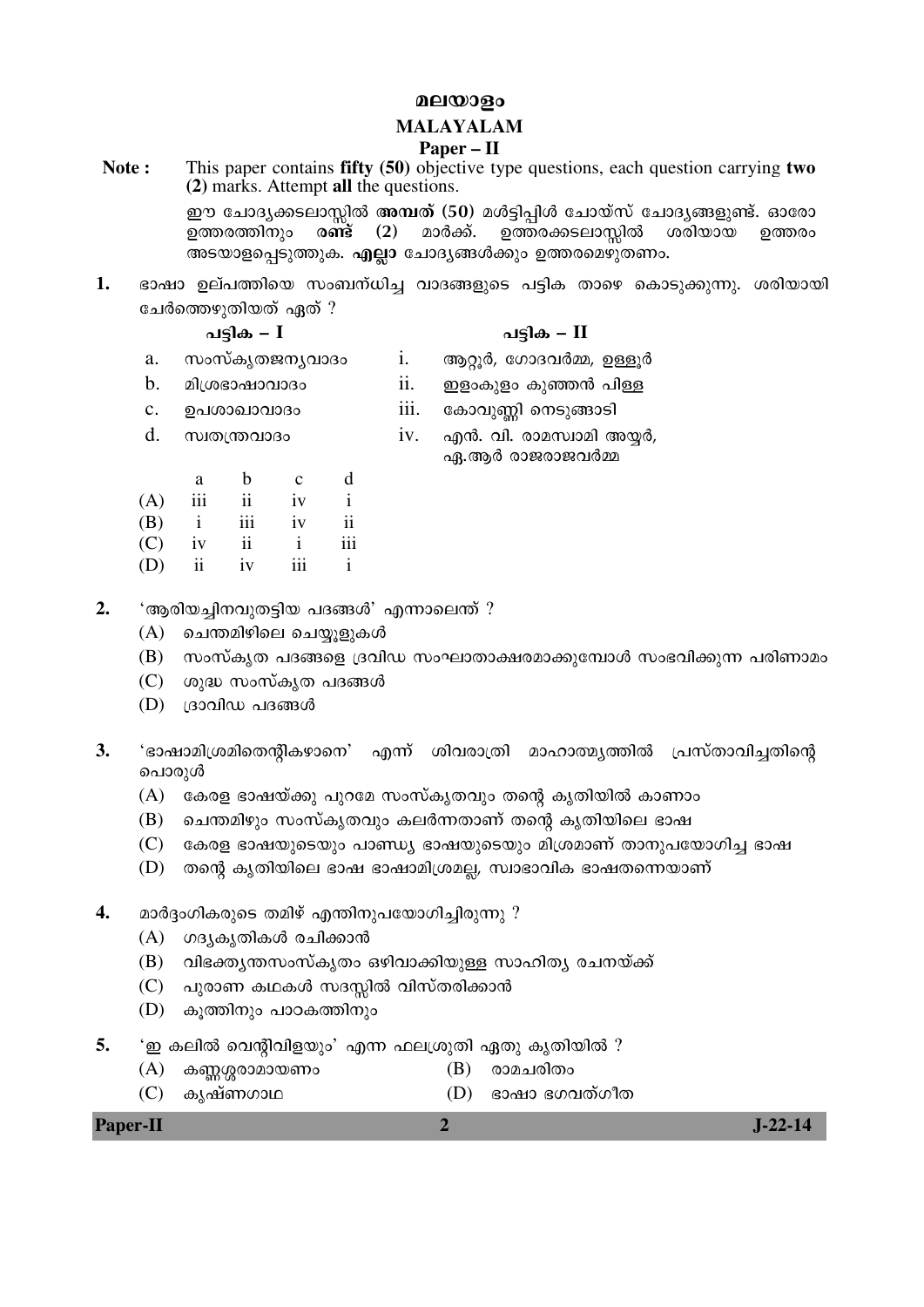- $6.$  'മഹിളാളി മഹാസ്പദം' എന്ന് പരിഹസിച്ചു വിളിക്കപ്പെട്ടത് ?
	-
	-
- 7. ശരിയായി ചേർത്തെഴുതിയത് ഏത് ?

- a. ½‹¯£Ü ƒÏ §±§¯˜°§‰¹ i. ½ã¢¯‰¥ ª¯¥°¤Ü
- ˜²§œ¯÷‰ ª»¯‰¥—¹ iii. ¶¦¯¡ÜÈ ¸ ‰¯Ï•¼Þ
- c. ലാംഗേജ് ഓഫ് മിഡിൽ മലയാളം *iv. കെ.* രത്നമ്മ
- 

|     | а             | b   | с |    |
|-----|---------------|-----|---|----|
| (A) | V             | ii  |   | iv |
| (B) | iv            |     | ٠ | ii |
| (C) | $\mathbf{ii}$ | iii | V |    |
| (D) | iii           | iv  | ٠ |    |

- $(A)$  ശൃംഗാര പ്രധാനമായ ആട്ടക്കഥകളെ  $(B)$  പ്രാചീന മണിപ്രവാള കാവൃങ്ങളെ
- $(C)$  കൃഷ്ണഗാഥയെ  $(D)$  വെൺമണി കൃതികളെ

### ãȰ‰ **– I** ãȰ‰ **– II**

- 
- b. šÀ°¶—Ð»Ï ¢¯¬‰¨²µ" ii. †Ï.ª°. ¥¯£Ÿ¼¯£° ¿ÛÜ
	-
	-
- d. ã³Üⶉ¥¨ ¢¯¬ v. 㲘²¶ä¥° ¥¯£ü½ÑÏ
- $8.$  കാര്യം : കേരളപാണിനീയത്തിൽ ചരിത്ര ഘടകം യുക്തിഘടകത്തേക്കാൾ മുഴച്ചു നിൽക്കുന്നു എന്ന് പി.കെ. നാരായണ പിള്ള പറഞ്ഞിട്ടുണ്ട്.
	- **കാരണം :** വിവരണാത്മകവും ആഗമികവുമായ സമീപനങ്ങൾ കേരളപാണിനീയകാരൻ ഒരുമിച്ചു സ്വീകരിച്ചു.
	- (A) കാര്യം തെറ്റ്, കാരണവും തെറ്റ്.  $(B)$  കാര്യം ഭാഗികമായി ശരി, കാരണം തെറ്റ്.
	- $(C)$  കാര്യവും, കാരണവും ശരി.  $(D)$  കാര്യം ശരി, കാരണം തെറ്റ്.
- 9. പ്രസിദ്ധപ്പെടുത്തിയ മുറയ്ക്ക് ശരിയായ ക്രമമേത് ?
	- $(A)$  മാർത്താണ്ഡവർമ്മ, ഇന്ദുലേഖ, ധർമ്മരാജാ, രാമരാജാബഹദൂർ
	- $(B)$  ഈ ആലേഖ, മാർത്താണ്ഡവർമ്മ, ധർമ്മരാജാ, രാമരാജാബഹദൂർ
	- $(C)$  ധർമ്മരാജാ, മാർത്താണ്ഡവർമ്മ, ഇന്ദുലേഖ, രാമരാജാബഹദൂർ
	- $(D)$  മാർത്താണ്ഡവർമ്മ, ധർമ്മരാജാ, ഇന്ദുലേഖ, രാമരാജാബഹദൂർ

10. പുഞ്ചോലക്കര എടത്തിലെ കല്യാണിയമ്മ കാശിയിൽവെച്ച് ചിത്രകാരനായ രാമൻ മേനോനുമായി ബന്ധപ്പെടുന്ന പ്രമേയമുള്ള ആദ്യകാല നോവൽ

- $(A)$  കല്യാണി  $(B)$  ശാരദ
- (C) ¿£´˜ã²¨°œ¹ (D) ¿ã ¸ýµú £‰à

11. **`** തോറ്റംപ്പാട്ടുകളിലെ 'തോറ്റം' എന്ന വാക്കിന്റെ അർത്ഥം

- $(A)$  തമിഴ് വിരുന്നങ്ങൾ  $(B)$  കൊയ്ത്ത്
- (C) Ÿ¸˜²˜° (D) ‰²ÜÖ¯œ
- 12. 'ചോനകക്കുതിരയെ ചേണാട്ടുവിറ്റാല് ആനയച്ചുടനായിരം കിട്ടലാം' ഏതു കൃതിയിൽ
	- $(A)$  ഉണ്ണിയച്ചിചരിതം  $(B)$  ഉണ്ണിയാടിചരിതം
	- (C) µµœ¬›¹üز (D) µ‰¯"°¤ ª°¥®¹

13. മാപ്പിളപ്പാട്ടിലെ പ്രാസം

- $(A)$  എതുക  $(B)$  കമ്പി
- **J-22-14 3 Paper-II** (C) 㚯š°½ã¯Ÿ¹ (D) ¿œ²½ã¯Ÿ¹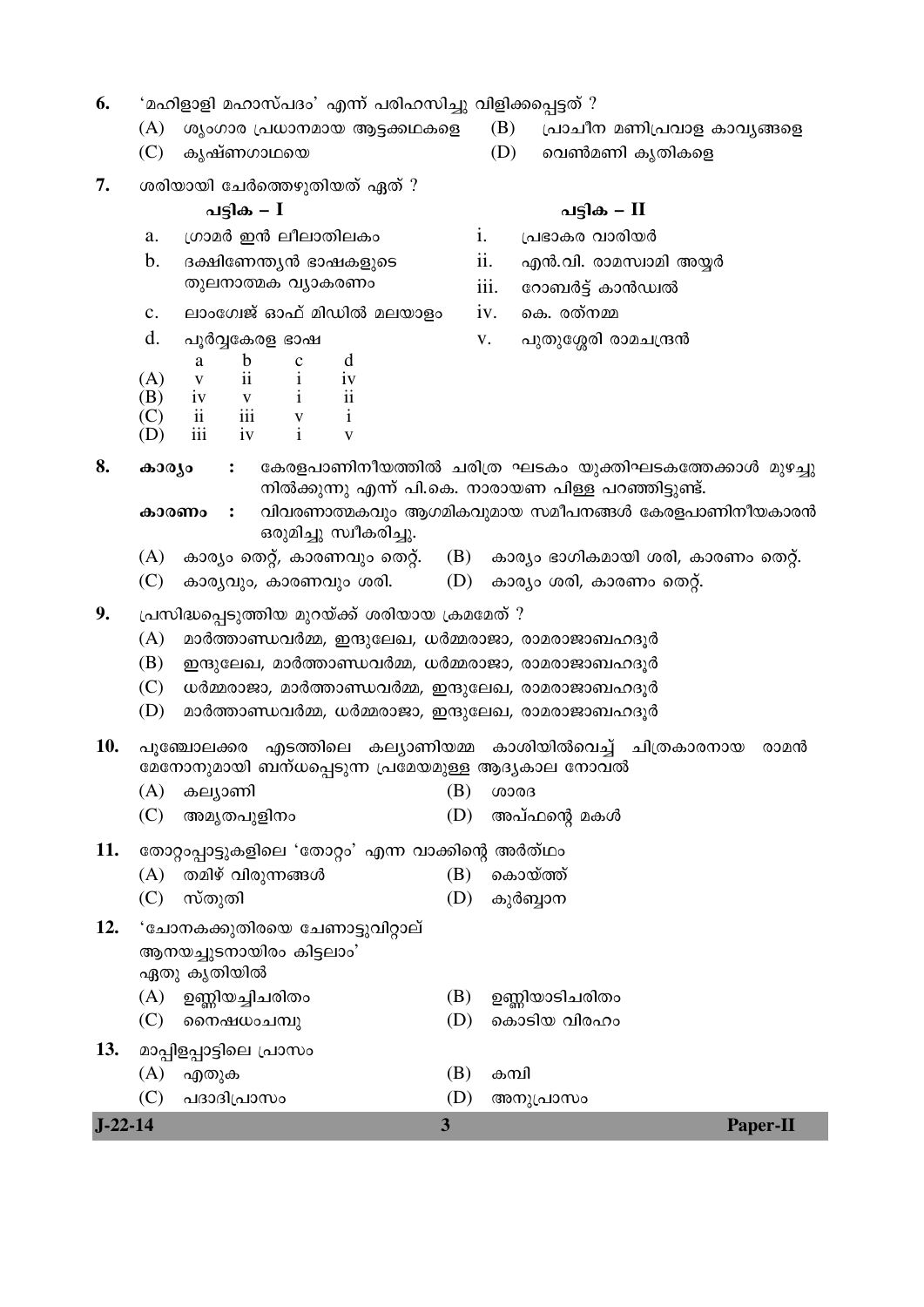14. 'സുലളിത പദവിന്യാസാ

രുചിരാലങ്കാരശാലിനീമധുരാ'

കാവൃകടാക്ഷരീതിയിലുള്ള ഈ പ്രസ്താവം ആരുടേത് ?

 $(A)$  കോട്ടയം

- ഉണ്ണായിവാരിയർ (B) (D) വയസ്കര മൂസ്സ്
- (C) ഇരയിമ്മൻതമ്പി
- 15. കാര്യം നളചരിതം അരങ്ങിലല്ല പാരായണത്തിലാണ് ആസ്വാദ്യകരമാകുന്നത്.  $\ddot{\cdot}$ 
	- $(i)$ വികാരങ്ങളുടെ സ്തോഭജനകനൃവും ചടുലരംഗക്രിയകളും നളചരിത-കാരണം  $\ddot{\cdot}$ ത്തിൽ കുറവാണ്.
		- (ii) നളചരിത കഥാപാത്രങ്ങളുടെ ഭാവഗരിമയെ സ്വാംശീകരിക്കാൻ കഥകളി നടന്മാർക്ക് ഒരിക്കലും കഴിഞ്ഞിട്ടില്ല.
	- $(A)$  കാര്യം ശരി, കാരണം  $(ii)$  മാത്രം ശരി.
	- $(B)$  കാര്യം തെറ്റ്, കാരണങ്ങൾ രണ്ടും ശരി.
	- $(C)$  കാര്യവും, കാരണങ്ങളും തെറ്റ്.
	- $(D)$  കാര്യവും, കാരണങ്ങളും ഭാഗികമായി മാത്രം ശരി.
- $16.$  അർണോസ് പാതിരി രചിച്ച 'വൊക്കാബുലാറിയം മലബാറിക്കോലൂസിനാഹം' എന്ന മലയാളം-പോർത്തുഗീസ് നിഘണ്ടു പരിഷ്കരിച്ച് പ്രസിദ്ധപ്പെടുത്തിയത്
	- $(A)$  സി. മാധവൻ പിള്ള (B)
	- (C) പ്രബോധചന്ദ്രൻ നായർ  $(D)$
- 17. മലയാളം ലക്സിക്കന്റെ പ്രഥമ എഡിറ്റർ
	- $(A)$  ബി.സി. ബാലകൃഷ്ണൻ
	- $(C)$  ശുരനാട്ടു കുഞ്ഞൻ പിള്ള
- 18. ശരിയായി ചേർത്തെഴുതിയത് ഏത് ?

### പട്ടിക –  $I$

- അടൂരിന്റെ ചലച്ചിത്രയാത്രകൾ a.
- $\mathbf{b}$ . ദേശ്യഭാവനയുടെ ഹർഷമൂല്യങ്ങൾ
- c. ഉടലിന്റെ താരസഞ്ചാരങ്ങൾ
- $\mathbf{d}$ . ചിത്രം ചലച്ചിത്രം

Pap

| $(A)$<br>$(B)$<br>$(C)$<br>$(D)$ | a<br>111<br>V<br>$\ddot{a}$<br>111 | b<br>v<br>iv<br>111<br>İV | с<br>iv<br>11<br>V | d<br>111<br>11 |
|----------------------------------|------------------------------------|---------------------------|--------------------|----------------|
|----------------------------------|------------------------------------|---------------------------|--------------------|----------------|

 $19.$  ശരിയായി ചേർത്തെഴുതിയത് ഏത് ?

|       |      | പട്ടിക – I |      | പട്ടിക – II |
|-------|------|------------|------|-------------|
| a.    | യഗണം |            | i.   | ആദിഗുരു     |
| b.    | രഗണം |            | ii.  | അന്ത്യലഘു   |
| c.    | തഗണം |            | 111. | മധ്യലഘു     |
| d.    | ഭഗണം |            | 1V.  | ആദിലഘു      |
|       |      |            | v.   | മധ്യഗുരു    |
|       | a    | h          | с    | d           |
| (A)   | 1V   | iii        | ii   |             |
| в     | iii  | iv         | i    | ii          |
|       | ii   | iii        | V    | iv          |
|       | 1    | v          | 1V   | V           |
| er-11 |      |            |      |             |

- ഉലഹന്നാൻ മാപ്പിള
- സ്കറിയ സക്കറിയ
- പി. സോമശേഖരൻ നായർ
- (D) എസ്. ഗുപ്തൻ നായർ
	-
	- i. മങ്കട രവിവർമ്മ
	- ii. അടൂർ ഗോപാലകൃഷ്ണൻ
	- iii. എം.എഫ്. തോമസ്
	- സി.എസ്. വെങ്കിടേശ്വരൻ iv.
	- പി.എസ്. രാധാകൃഷ്ണൻ  $V_{\star}$

 $J-22-14$ 

- പടിക II
- 
- (B)
	-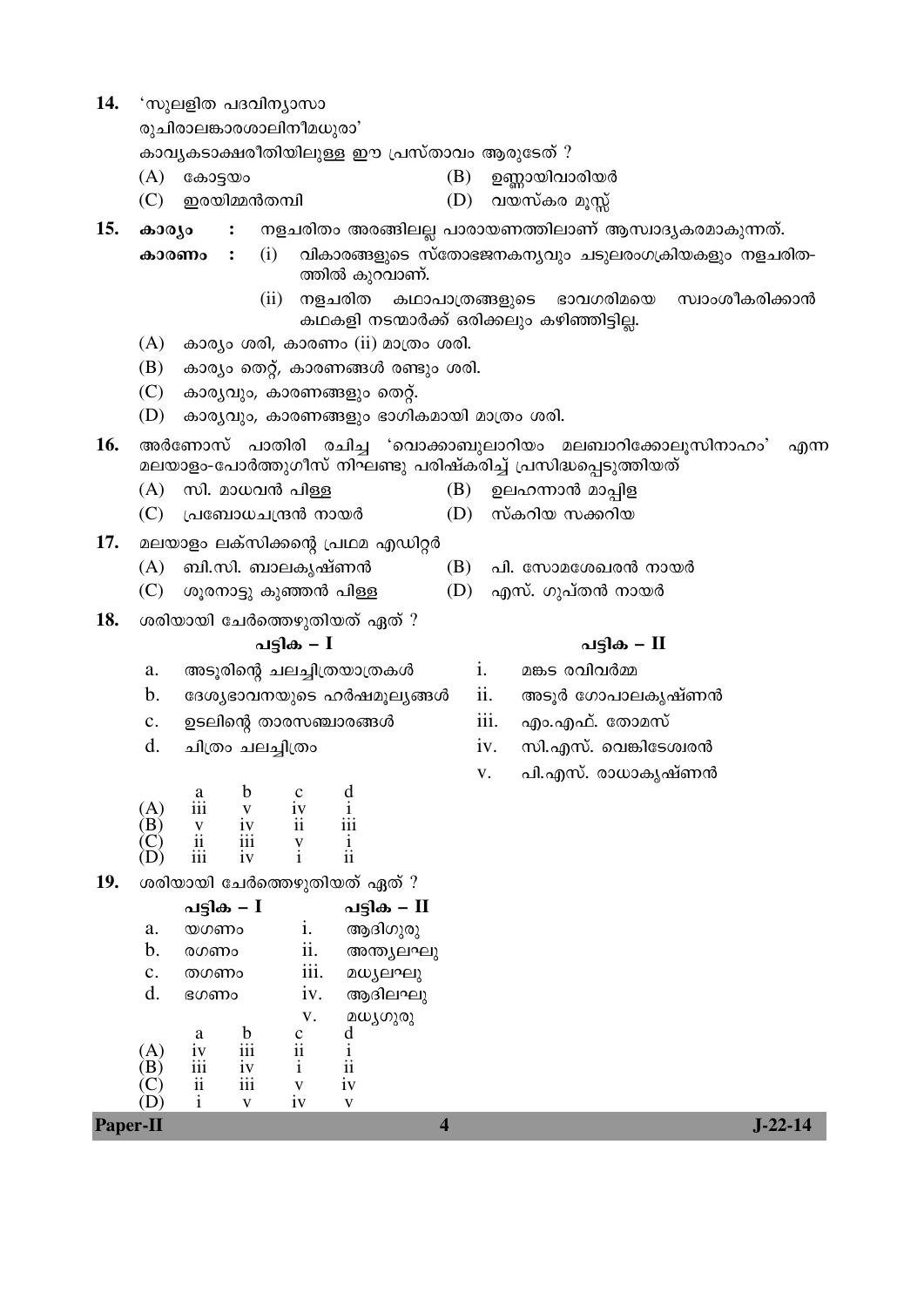| 20. |                              | വൃത്തമേത് ?                                                                |                     |                         |                                                 |           |             |                                                        |  |  |  |  |  |
|-----|------------------------------|----------------------------------------------------------------------------|---------------------|-------------------------|-------------------------------------------------|-----------|-------------|--------------------------------------------------------|--|--|--|--|--|
|     |                              | 'കാലമതിന്റെ കനത്ത കരാകൊണ്ടു                                                |                     |                         |                                                 |           |             |                                                        |  |  |  |  |  |
|     |                              | ലീലയാലൊന്നുപിടിച്ചു കുലുക്കിയാൽ                                            |                     |                         |                                                 |           |             |                                                        |  |  |  |  |  |
|     |                              | പാടേപതറിക്കൊഴിഞ്ഞുപോം-                                                     |                     |                         |                                                 |           |             |                                                        |  |  |  |  |  |
|     |                              | ബ്രഹ്മാണ്ഡ-<br>പാദപപ്പൂക്കളാം താരങ്ങൾ കൂടിയും'                             |                     |                         |                                                 |           |             |                                                        |  |  |  |  |  |
|     |                              |                                                                            |                     |                         |                                                 |           |             |                                                        |  |  |  |  |  |
|     | (A)                          | കാകളി                                                                      |                     |                         |                                                 |           | (B)         | മണികാഞ്ചി                                              |  |  |  |  |  |
|     | (C)                          | അന്നനട                                                                     |                     |                         |                                                 |           | (D)         | നതോന്നത                                                |  |  |  |  |  |
| 21. |                              |                                                                            |                     | ചേർച്ചയില്ലാത്തത് ഏത് ? |                                                 |           |             |                                                        |  |  |  |  |  |
|     | (A)                          | എണ്ണപ്പാടം                                                                 |                     |                         |                                                 |           |             | – എൻ.പി. മുഹമ്മദ്                                      |  |  |  |  |  |
|     | (B)                          |                                                                            |                     | ഇനി ഞാൻ ഉറങ്ങട്ടെ       |                                                 |           |             | – പി.കെ. ബാലകൃഷ്ണൻ                                     |  |  |  |  |  |
|     |                              |                                                                            |                     |                         |                                                 |           |             | (C) ആവിലായിലെ സൂര്യോദയം – എം. മുകുന്ദൻ                 |  |  |  |  |  |
|     | (D)                          |                                                                            |                     |                         |                                                 |           |             | അസുര സങ്കീർത്തനം           –    മാടമ്പു കുഞ്ഞിക്കുട്ടൻ |  |  |  |  |  |
| 22. |                              | ചേർച്ചയുള്ളത് ഏത് ?                                                        |                     |                         |                                                 |           |             |                                                        |  |  |  |  |  |
|     | (A)                          |                                                                            | ഭസ്മാസുരൻ           |                         |                                                 |           |             | – ടി.എം. എബ്രഹാമിന്റെ നാടകം                            |  |  |  |  |  |
|     | (B)                          |                                                                            |                     |                         | ഇൻഡൃൻ സ്കെച്ചുകൾ                                |           |             | – വിനയചന്ദ്രന്റെ യാത്രാ വിവരണം                         |  |  |  |  |  |
|     |                              |                                                                            |                     | (C) നിറമുള്ള നിഴലുകൾ    |                                                 |           |             | – വിലാസിനിയുടെ നോവൽ                                    |  |  |  |  |  |
|     | (D)                          | കർട്ടൻ                                                                     |                     |                         |                                                 |           |             | –   എൻ.എൻ. പിള്ളയുടെ നാടകം                             |  |  |  |  |  |
| 23. |                              |                                                                            |                     |                         | പ്രസിദ്ധപ്പെടുത്തിയ മുറയ്ക്ക് ശരിയായ ക്രമമേത് ? |           |             |                                                        |  |  |  |  |  |
|     | (A)                          |                                                                            |                     |                         | നാലുകെട്ട്, അസുരവിത്ത്, മഞ്ഞ്, കാലം             |           |             |                                                        |  |  |  |  |  |
|     | (B)                          |                                                                            |                     |                         |                                                 |           |             |                                                        |  |  |  |  |  |
|     | (C)                          | അസുരവിത്ത്, നാലുകെട്ട്, കാലം, മഞ്ഞ്<br>മഞ്ഞ്, നാലുകെട്ട്, അസുരവിത്ത്, കാലം |                     |                         |                                                 |           |             |                                                        |  |  |  |  |  |
|     | (D)                          |                                                                            |                     |                         | നാലുകെട്ട്, മഞ്ഞ്, അസുരവിത്ത്, കാലം             |           |             |                                                        |  |  |  |  |  |
|     |                              |                                                                            |                     |                         |                                                 |           |             |                                                        |  |  |  |  |  |
| 24. | ശരിയായി ചേർത്തെഴുതിയത് ഏത് ? |                                                                            |                     |                         |                                                 |           |             |                                                        |  |  |  |  |  |
|     |                              |                                                                            | പട്ടിക – $I$        |                         |                                                 |           | പട്ടിക – II |                                                        |  |  |  |  |  |
|     | a.                           | മായൻ                                                                       |                     |                         | i.                                              |           | ഹിരണ്യകശിപു |                                                        |  |  |  |  |  |
|     | b.                           |                                                                            | കുഞ്ഞോനാച്ചൻ        |                         | ii.                                             | വസൂരി     |             |                                                        |  |  |  |  |  |
|     | c.                           |                                                                            | ഏലിക്കുട്ടി         |                         | iii.                                            | ഉമ്മാച്ചു |             |                                                        |  |  |  |  |  |
|     | d.                           | ശ്രീഹരി                                                                    |                     |                         | iv.                                             |           |             | അരനാഴികനേരം                                            |  |  |  |  |  |
|     |                              |                                                                            |                     |                         | ${\bf V}$ .                                     |           | നെട്ടൂർ മഠം |                                                        |  |  |  |  |  |
|     |                              | $\rm{a}$                                                                   | $\mathbf b$         | $\mathbf{C}$            | d                                               |           |             |                                                        |  |  |  |  |  |
|     | (A)                          | $\mathbf V$                                                                | $\ddot{\mathbf{i}}$ | iii                     | iv                                              |           |             |                                                        |  |  |  |  |  |
|     | (B)                          | $\rm ii$                                                                   | $\mathbf{i}$        | iii                     | $\mathbf{i}$                                    |           |             |                                                        |  |  |  |  |  |
|     | (C)                          | iii                                                                        | iv                  | $\rm ii$                | $\mathbf{i}$                                    |           |             |                                                        |  |  |  |  |  |
|     | (D)                          | iv                                                                         | $\mathbf{i}$        | $\ddot{\textbf{i}}$     | $\mathbf V$                                     |           |             |                                                        |  |  |  |  |  |
|     |                              |                                                                            |                     |                         |                                                 |           |             |                                                        |  |  |  |  |  |

 $J-22-14$ 

 $\overline{\mathbf{5}}$ 

Paper-II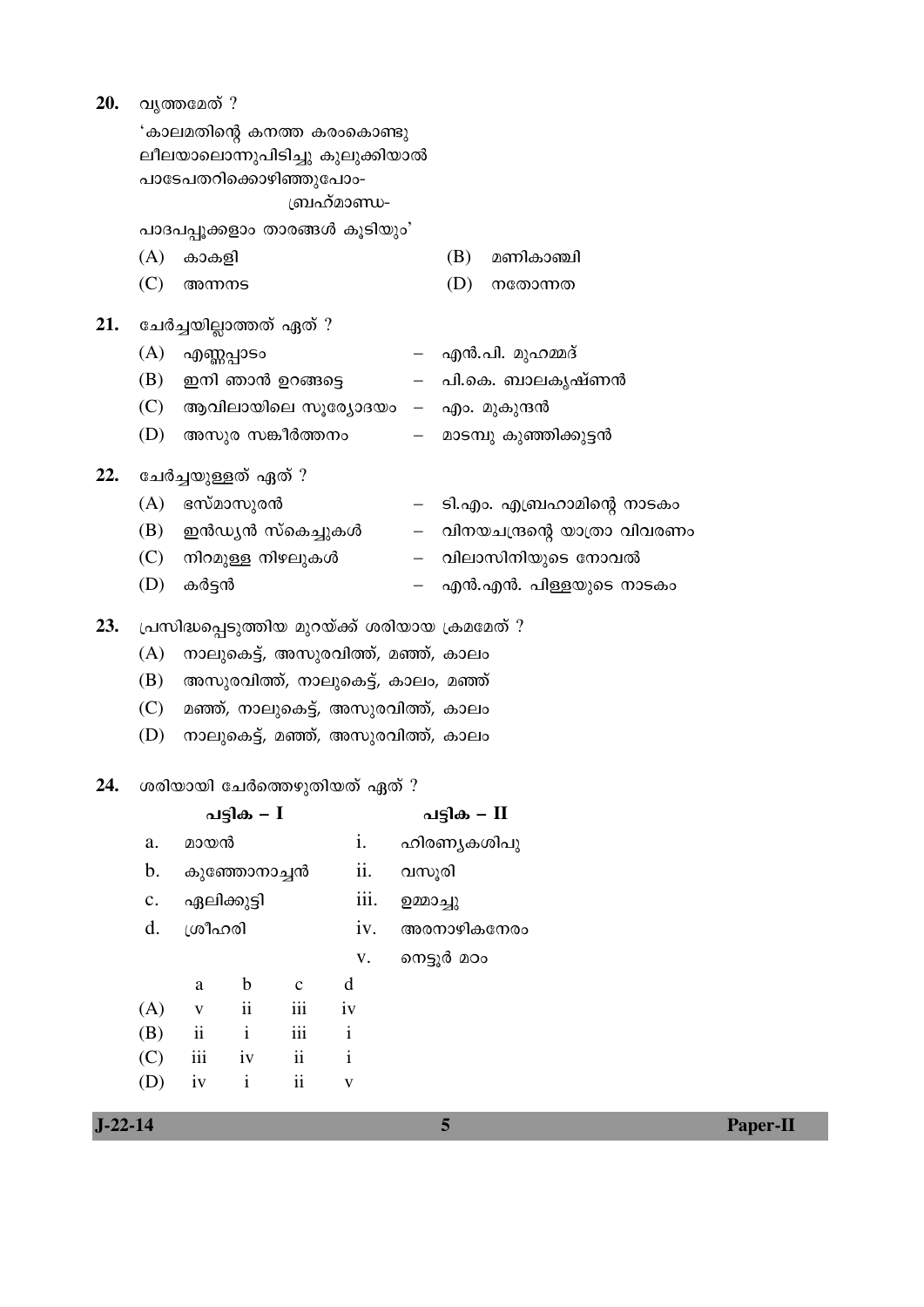| ശരിയായ ഗണമേത് ?<br>25. |  |
|------------------------|--|
|------------------------|--|

- a. വാസനാവികൃതി i. മൂർക്കോത്തു കുമാരൻ
- 
- 
- $d.$  എന്റെ കോഴിക്കോടുയാത്ര $i$  iv.  $\sigma$ സി.എസ്. ഗോപാലപണിക്കർ

| $\mathbf{A}$<br>(B) | а<br>11 | b<br>111<br>iv | $\mathbf c$<br>۲Z | 11 |
|---------------------|---------|----------------|-------------------|----|
| $\mathbf{C}$        | 1V      | 11             | 111               | ٠  |
| D                   | iii     | 11             | ٠<br>1V           |    |

- **26. കാര്യം :** എൻ. കൃഷ്ണപിള്ളയുടെയും സി.ജെ. തോമസിന്റെയും നാടകങ്ങൾക്ക് സാർവ്വത്രികമായി അവതരണ സന്ദർഭങ്ങൾ ഉണ്ടായില്ല.
	- **കാരണം :** (i) ആ നാടകങ്ങളിൽ നാടകീയതയുടെ ഘടകങ്ങൾ കുറവായിരുന്നു.
		- (ii) മനുഷ്യ സ്വഭാവ വൈരുദ്ധ്യങ്ങളും ജീവിതത്തിന്റെ ആഴത്തിലുള്ള<br>കിയാസന്ധികളും നിറഞ്ഞ ആ നാടകങ്ങൾ, വികാരങ്ങളുടെ ക്രിയാസന്ധികളും നിറഞ്ഞ ആ നാടകങ്ങൾ, വികാരങ്ങളുടെ ബഹിർഭാഗ ചിത്രങ്ങൾ അടക്കി വാണിരുന്ന ഒരു വേദിയ്ക്ക് എളുപ്പം എത്തിപ്പിടിക്കാവുന്നതായിരുന്നില്ല.
		- (iii) സി.ജെ. തോമസിനും, കൃഷ്ണപിള്ളയ്ക്കും തങ്ങളുടെ കാലഘട്ടത്തിലെ നാടക വേദിയുമായി പുലർത്താനാകാതെപോയ സജീവ ബന്ധവും ഒരു കാരണമാണ്.
	- $(A)$  കാര്യം ശരി, കാരണം (iii) മാത്രം ശരി.  $(B)$  കാര്യവും, കാരണങ്ങളും ശരി.
	- (C) കാര്യം ശരി, കാരണം (ii) ഉം (iii) ഉം ശരി.  $(D)$  കാര്യവും, കാരണങ്ങളും തെറ്റ്.
- 27. ശരിയായി എഴുതിച്ചേർത്തത് ഏത് ?

## ãȰ‰ **– I** ãȰ‰ **– II** a. ഖുറൈശിപ്പാത്തു i. ബാല്യകാലസഖി b. ‰²¦²Ø°¤Ù ii. ŠŸ¯¾°µú ƒ˜°®¯Ÿ¹ c. µµ££²œ iii. Ÿ¸£¯¥‰«°§‰à d. സുഹ്റ iv. മയ്യഴിപ്പുഴയുടെ തീരങ്ങളിൽ v. ആരോഹണം a b c d (A) iii iv ii i  $(B)$  iv ii iii i

 $(C)$  v iii ii iv (D) ii iii iv v

28. താഴെ കൊടുത്തിരിക്കുന്ന സാഹിത്യ നിരൂപണങ്ങൾ പ്രകാശിതമായ മുറയ്ക്ക് ക്രമീകരിക്കുക.

- (A) നളിനിയുടെ അവതാരിക, ഭാഷാകവിത, നളിനിയും ഈനക് ആർഡനും, കുറത്തി ഒരർത്ഥാന്തരന്യാസം
- (B) കുറത്തി ഒരർത്ഥാന്തരന്യാസം, നളിനിയും ഈനക് ആർഡനും, ഭാഷാകവിത, നളിനിയുടെ അവതാരിക
- (C) ഭാഷാകവിത, നളിനിയുടെ അവതാരിക, നളിനിയും ഈനക് ആർഡനും, കുറത്തി ഒരർത്ഥാന്തരന്യാസം
- (D) നളിനിയും ഈനക് ആർഡനും, നളിനിയുടെ അവതാരിക, ഭാഷാകവിത, കുറത്തി ഒരർത്ഥാന്തരനൃാസം

**Paper-II 6 J-22-14** 

ãȰ‰ **– I** ãȰ‰ **– II**

- 
- b. ‰§»¯—°¾²È° ii. ¶ªÄ¤°Þ ‰²Ç°¥¯£Ï œ¯¤œ¯Ü
- c. ‰¤¸£¨äµú ‰§»¯—¹ iii. ˆ"²ª°Þ ‰²Ç°‰´¬¸— ¶£¶œ¯Ï
	-
	- v. അമ്പാടി നാരായണപ്പൊതുവാൾ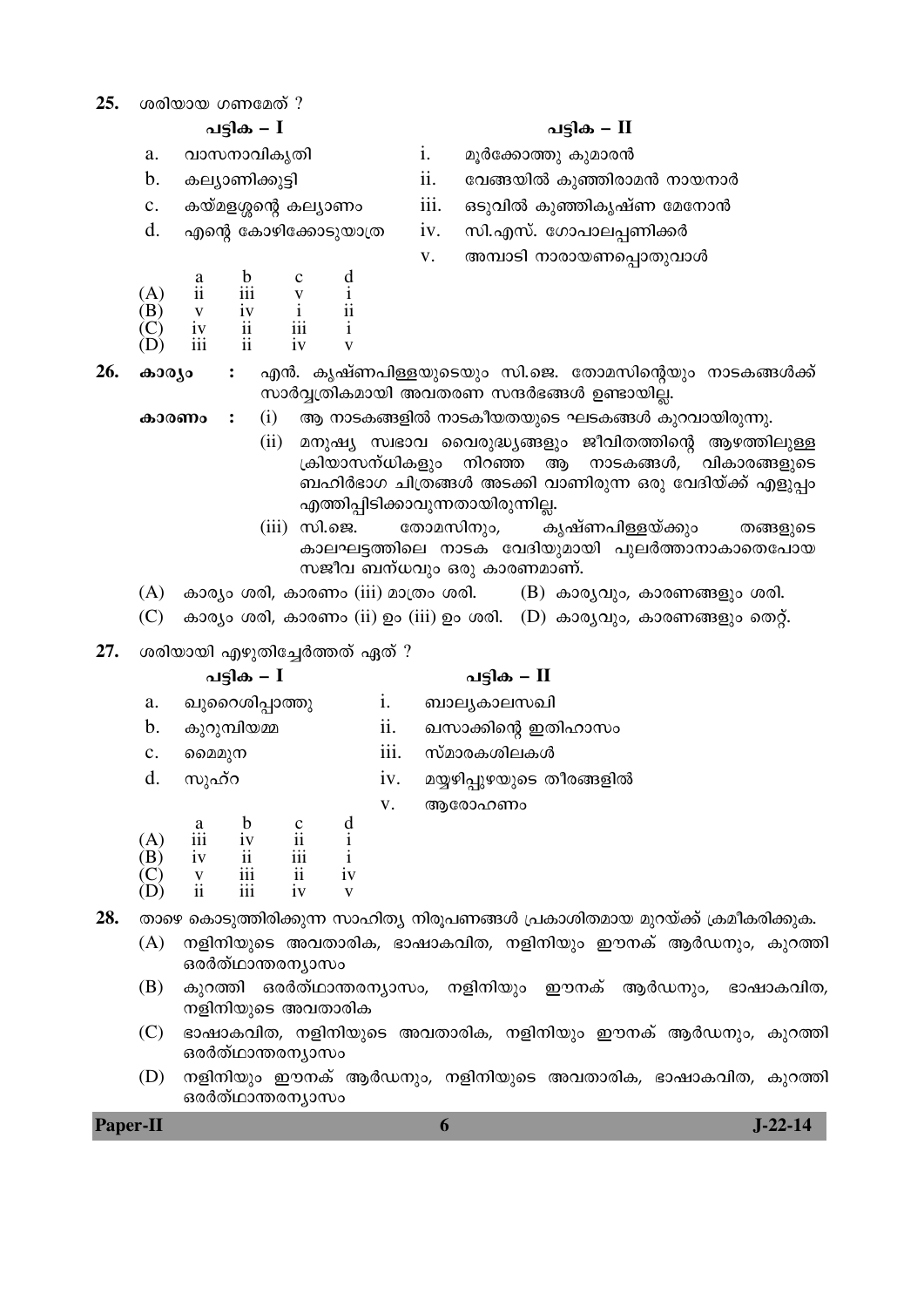| 29.       | ചെറുകഥ                |                                                                                                                                                             |                | വെള്ളായിയപ്പൻ എന്ന കഥാപാത്രത്തെ നായകനാക്കി ആഖ്യാനം ചെയ്ത ഓ.വി. വിജയന്റെ   |
|-----------|-----------------------|-------------------------------------------------------------------------------------------------------------------------------------------------------------|----------------|---------------------------------------------------------------------------|
|           | (A)<br>(C)            | യാത്രയുടെ ആരംഭം<br>ചെങ്ങന്നൂർ വണ്ടി                                                                                                                         | (B)<br>(D)     | കടൽതീരത്ത്<br>അരിമ്പാറ                                                    |
| 30.       |                       | ശരിയായി ചേർത്തെഴുതിയത് ഏത് ?                                                                                                                                |                |                                                                           |
|           |                       | പട്ടിക <i>–</i> I                                                                                                                                           |                | പട്ടിക – II                                                               |
|           | a.                    | i.<br>വയലാർ അവാർഡ്                                                                                                                                          |                | പി.കെ. രാജശേഖരൻ                                                           |
|           | b.                    | വിലാസിനി പുരസ്കാരം                                                                                                                                          | ii.            | ആറ്റൂർ രവിവർമ്മ                                                           |
|           | $\mathbf{c}$ .        | എഴുത്തച്ഛൻ പുരസ്കാരം                                                                                                                                        | iii.           | സുഗതകുമാരി                                                                |
|           | d.                    | സരസ്വതി സമ്മാൻ                                                                                                                                              | iv.            | കെ.പി. രാമനുണ്ണി                                                          |
|           |                       |                                                                                                                                                             | V.             | വിനയചന്ദ്രൻ                                                               |
|           | (A)<br>(B)<br>C       | $\frac{d}{d}$<br>$\begin{tabular}{lllllllllll} a & b & c & d \\ iv & i & v & iii \\ ii & iv & v & i \\ iii & v & iv & ii \\ v & iii & ii & i \end{tabular}$ |                |                                                                           |
| 31.       |                       | 'ലേബർ റൂം' എന്ന നാടകം എഴുതിയത്                                                                                                                              |                |                                                                           |
|           | (A)                   | സജിത മഠത്തിൽ                                                                                                                                                | (B)            | ശ്രീജ കെ.വി.                                                              |
|           | (C)                   | ഗ്രേസി                                                                                                                                                      | (D)            | സി.എസ്. ചന്ദ്രിക                                                          |
| 32.       |                       |                                                                                                                                                             |                | വ്യക്തി, വർഗ്ഗം എന്നു വേർതിരിക്കാൻ കഴിയാത്ത പദങ്ങളെ കുറിയ്ക്കുന്ന നാമമാണ് |
|           | (A)                   | സാമാനൃനാമം                                                                                                                                                  | (B)            | ദ്രവൃനാമം                                                                 |
|           | (C)                   | ഗുണനാമം                                                                                                                                                     | (D)            | മേയനാമം                                                                   |
| 33.       |                       | പുല്ലാണു പുസ്തകജ്ഞാനം<br>പുലരിതൻ പുല്ലാങ്കുഴൽവിളി                                                                                                           |                |                                                                           |
|           |                       | വന്നു പുണരവേ – ആരുടെ വരികൾ                                                                                                                                  |                |                                                                           |
|           | (C)                   | $(A)$ വയലാർ<br>കെടാമംഗലം പപ്പുക്കുട്ടി                                                                                                                      | (B)<br>(D)     | പി. ഭാസ്കരൻ<br>ഇടപ്പള്ളി                                                  |
| 34.       |                       | 'അപകടം എന്റെ സഹയാത്രികൻ' എന്ന ആത്മകഥ എഴുതിയത്                                                                                                               |                |                                                                           |
|           | (A)                   | ഒരു സൈനിക മേധാവി                                                                                                                                            | (B)            | ഒരു വൈമാനികൻ                                                              |
|           | (C)                   | ഒരു പത്രപ്രവർത്തകൻ                                                                                                                                          | (D)            | ചലച്ചിത്രനടൻ                                                              |
| 35.       |                       | ശരിയായി ചേർത്തെഴുതിയത് ഏത് ?                                                                                                                                |                |                                                                           |
|           |                       | പട്ടിക – $I$                                                                                                                                                |                | പട്ടിക – II                                                               |
|           | a.                    | കാമനെന്നിവനെ സ്ത്രീകൾ<br>കാലനെന്നോർത്തു വൈരികൾ                                                                                                              | i.             | സമാസോക്തി                                                                 |
|           | b.                    | ഹന്ത ! ചന്ദ്രമുഖിയ്ക്കിന്നു<br>ചെന്തീയായിതു ചന്ദനം                                                                                                          | ii.            | കാവ്യലിംഗം                                                                |
|           | $\mathbf{c}$ .        | കന്ദർപ്പ നീകളിക്കേണ്ട<br>മന്ദ ഞാൻ ശിവഭക്തനാം                                                                                                                | iii.           | വിരോധാഭാസം                                                                |
|           | d.                    | കുന്ദപാണ്ഡവ വീരന്മാർ                                                                                                                                        | iv.            | ഉദാത്തം                                                                   |
|           |                       | പൊരുനോരിടമാണിത്                                                                                                                                             | V.             | ഉല്ലേഖം                                                                   |
|           |                       | d<br>$\mathbf b$<br>$\mathbf{C}$<br>a<br>$\rm ii$                                                                                                           |                |                                                                           |
|           | (A)<br>(B)            | $\mathbf{i}$<br>iv<br>$\frac{v}{i}$<br>iii<br>$\mathbf{i}$<br>$\mathbf V$                                                                                   |                |                                                                           |
|           | $(\mathbf{C})$<br>(D) | $\mathbf{ii}$<br>iii<br>iv<br>$\mathbf V$<br>iii<br>$\mathbf{ii}$<br>iv                                                                                     |                |                                                                           |
| $J-22-14$ |                       | $\mathbf V$                                                                                                                                                 | $\overline{7}$ | <b>Paper-II</b>                                                           |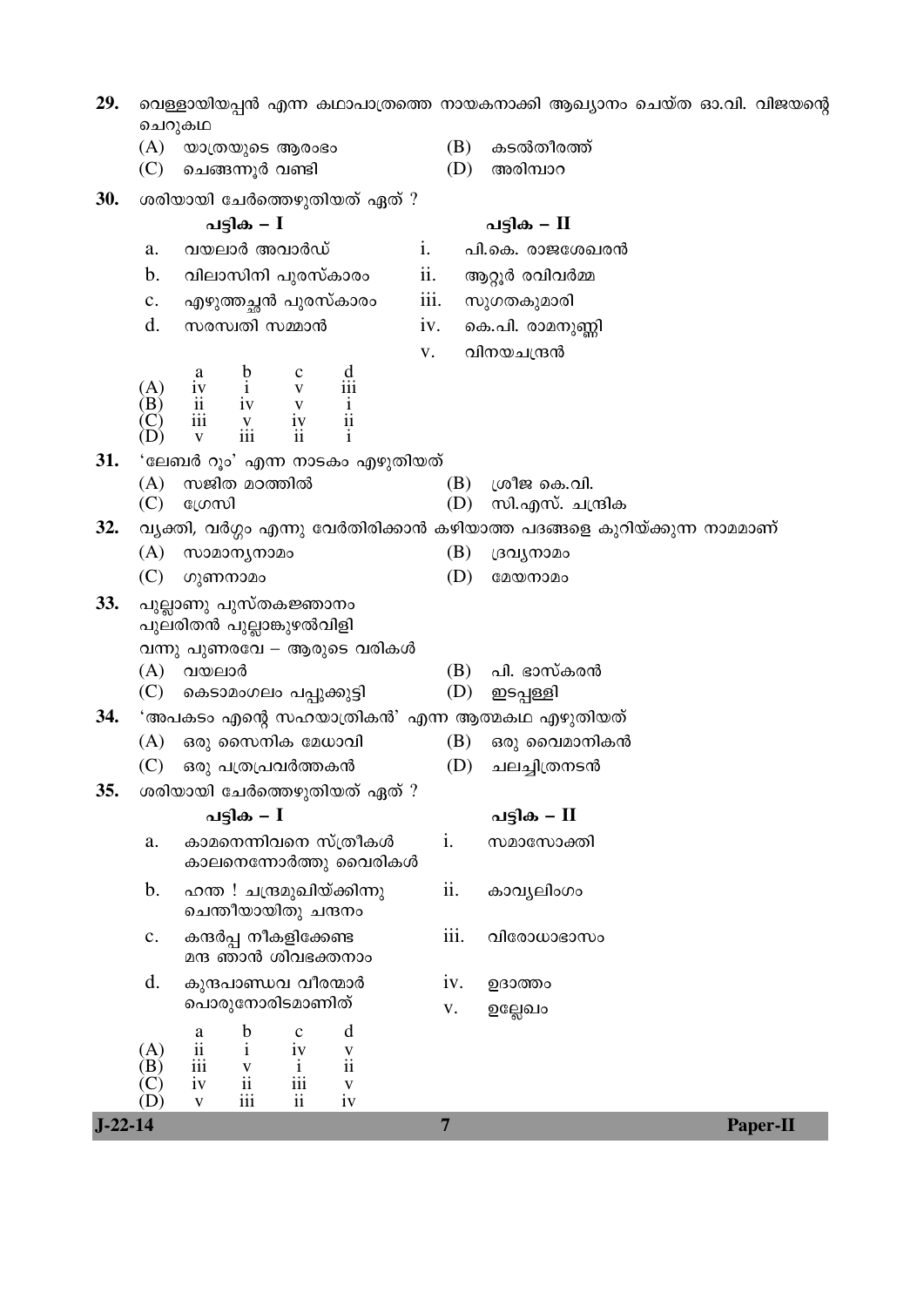- 36. "ഇന്നു കവി ഛേദിക്കപ്പെട്ട ഒരു ശിരസ്സാണ് അവന്റെ രക്തപങ്കിലമായ പ്രവാഹം തെരുവിൽ മുഴങ്ങുന്നു. എന്നിലും ശക്തർ എനിക്കു പിമ്പേ വരുന്നു." — ഈ പ്രസ്താവം ആരുടേത് ?
	- $(A)$  എസ്. ജോസഫ്
- $(B)$  സാവിത്രി രാജീവൻ
- $(C)$  coomed and (D) ബാലചന്ദ്രൻ ചുള്ളിക്കാട്

37. 'മിസ്റ്റിക് പുളവൻമാർ, റിയലിസക്കൊറ്റി, ഏകാങ്കനാടകപ്പച്ചക്കുതിര, ഊഴിമാന്തുന്ന ഗവേഷണച്ചാഴി, ഖണ്ഡകാവൃത്തേരട്ട $^2$  – ഈ പരിഹാസോക്തി ആരുടേത് ?

- $(A)$  ചങ്ങമ്പുഴ (B) വേളൂർ കൃഷ്ണൻകുട്ടി
- (C) ചെമ്മനം ചാക്കോ (D) സുകുമാർ
- 38. സുകുമാർ അഴീക്കോടിന്റെ ചില പ്രധാന വാദങ്ങൾ
	- $(i)$ രമണൻ മികച്ച കൃതിയല്ല
	- $(ii)$ എഴുത്തുകാരൻ പുരോഗമന പ്രസ്ഥാനപക്ഷത്തു നിൽക്കണം
	- (iii) ശങ്കരക്കുറുപ്പിന്റെ പ്രസക്തി ചോദ്യം ചെയ്യപ്പെടേണ്ടതാണ്
	- $(iv)$  അക്കാദമിക് വിമർശനമാണ് മികച്ച വിമർശനം
	- $(A)$  (i)  $Q_0$  (ii)  $Q_0$  ശരി (B)  $(i)$  ഉം  $(iii)$  ഉം ശരി
	- $(C)$  (i) po (iii) po (iv) po ගග (D)  $(iv)$  മാത്രം ശരി
- 39. കേസരിയുടെ വിമർശന പദ്ധതിയെക്കുറിച്ചും ആധുനിക കവിതയെക്കുറിച്ചും ഉള്ള സൂക്ഷ്മ ചർച്ചകൾ അവതരിപ്പിച്ച നിരൂപണഗ്രന്ഥം
	- (A) ഛത്രവും ചാമരവും (B) നവചക്രവാളം നളിനിയിലും മറ്റും
	- (C) സൗന്ദര്യ നിരീക്ഷണം  $(D)$  ചിതയിലെ വെളിച്ചം
- 40. കാര്യം തനതുകല, തനതു സംസ്കാരം, പാരമ്പര്യം എന്നീ ഘടകങ്ങളുടെ  $\ddot{\cdot}$ സമ്പൂർണ്ണവും സമഗ്രവുമായ സംയോഗവും അതിൽ നിന്നൂറിത്തിരിയുന്ന ഒരു നവുനാടകവേദിയും മലയാളത്തിൽ ഇനിയും അർത്ഥപൂർണ്ണമായ സാന്നിദ്ധ്യമായി മാറിയിട്ടില്ല.
	- അവിദഗ്ധമായ കാരണം : (i) പാരമ്പര്യകലാരുപങ്ങളുടെ അനുകരണവും സ്ഥീകാരവും നാടകവേദിയിൽ സാർവ്വത്രികമായി.
		- $(ii)$  തനതു സംസ്കാരത്തിൽ പിറന്ന കാവാലം, ശങ്കരപ്പിള്ള തുടങ്ങിയവരുടെ പല നാടകങ്ങളും മുൻചൊന്നതിന് അപവാദവു-മാണല്ലോ.
	- $(A)$  കാര്യം ശരി, കാരണം  $(i)$  ശരി.
	- $(B)$  കാര്യം തെറ്റ്, കാരണം (i) ഉം (ii) ഉം ഭാഗികമായി ശരി.
	- (C) കാര്യം ഭാഗികമായി ശരി, കാരണം (i) ഭാഗികമായും കാരണം (ii) പൂർണ്ണമായും ശരി.
	- (D) കാര്യവും, കാരണങ്ങളും തെറ്റ്.
- 41. ജർമ്മൻ സർവ്വകലാശാലയിലെ ഗുണ്ടർട്ട് ശേഖരണത്തിൽനിന്ന് തലശ്ശേരി രേഖകളും, പയ്യന്നൂർ പാട്ടും, പഴശ്ശി രേഖകളും മറ്റും കണ്ടെടുത്തു പ്രകാശിപ്പിച്ച ഗവേഷകൻ
	- $(A)$  എൻ.എം. നമ്പൂതിരി (B) കെ.കെ.എൻ. കുറുപ്പ്
	- (D) സ്കറിയാ സക്കറിയാ  $(C)$  എം.ജി.എസ്. നാരായണൻ

 $J-22-14$ **Paper-II**  $\mathbf{8}$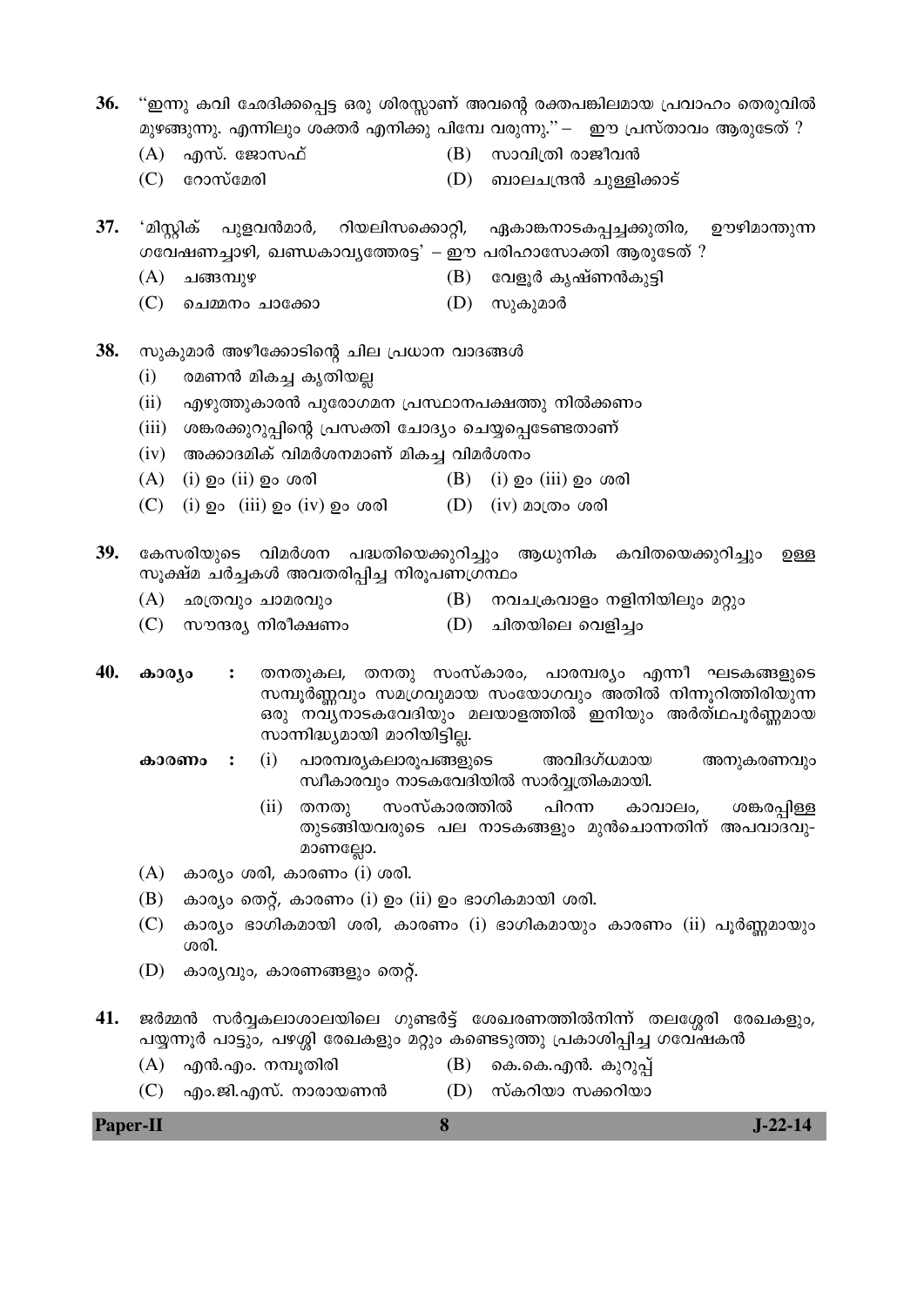| $J - 22 - 14$ |                |                                                                |                 |                                        |                                 | 9                                 |           |                                                            | <b>Paper-II</b> |  |  |
|---------------|----------------|----------------------------------------------------------------|-----------------|----------------------------------------|---------------------------------|-----------------------------------|-----------|------------------------------------------------------------|-----------------|--|--|
|               | (D)            | iii                                                            | ii              | $\mathbf{V}$                           | iv                              |                                   |           |                                                            |                 |  |  |
|               | (C)            | $\mathbf{V}$                                                   | $\mathbf{i}$    | iii                                    | iv                              |                                   |           |                                                            |                 |  |  |
|               | (B)            | $\mathbf{i}$                                                   | iii             | $\rm ii$                               | $\mathbf{V}$                    |                                   |           |                                                            |                 |  |  |
|               | (A)            | iii                                                            | iv              | $\mathbf{i}$                           | $\mathbf{ii}$                   |                                   |           |                                                            |                 |  |  |
|               |                | a                                                              | b               | $\mathbf c$                            | d                               |                                   |           |                                                            |                 |  |  |
|               |                |                                                                |                 |                                        |                                 |                                   |           | v. പി. ഭാസ്കരൻ                                             |                 |  |  |
|               |                |                                                                |                 | രക്തവും മഷിയുമായി<br>ഞാൻ വിയർക്കുന്നു. |                                 |                                   |           |                                                            |                 |  |  |
|               |                |                                                                |                 | മുറിയുന്ന താളവും                       |                                 |                                   |           |                                                            |                 |  |  |
|               | d.             |                                                                |                 | മുക്തമാം ഛന്ദസ്സും                     |                                 |                                   |           | iv. കുഞ്ഞുണ്ണി                                             |                 |  |  |
|               |                |                                                                |                 |                                        | രോമംകൊണ്ടുരു മോതിരം             |                                   |           |                                                            |                 |  |  |
|               |                |                                                                |                 |                                        | എനിക്കുകൊതി നിൻവാലിൻ            |                                   |           |                                                            |                 |  |  |
|               |                |                                                                |                 |                                        | കൊമ്പോ<br>പള്ളയോ തൊട്ടിടഞ്ഞിടാം |                                   |           |                                                            |                 |  |  |
|               | $\mathbf{c}$ . |                                                                |                 | അന്ധർ നിൻതുമ്പിയോ                      |                                 |                                   |           | $\overline{\text{iii}}$ . വയലാർ                            |                 |  |  |
|               |                |                                                                |                 | എന്നാലും വിതക്കാരൻ                     |                                 |                                   |           |                                                            |                 |  |  |
|               |                |                                                                |                 | വികടകവിതക്കാരൻ                         |                                 |                                   |           |                                                            |                 |  |  |
|               |                |                                                                | കപടവിതക്കാരൻ    |                                        |                                 |                                   |           |                                                            |                 |  |  |
|               | b.             |                                                                |                 |                                        | ഞാനൊരു കവിതക്കാരൻ               |                                   |           | ii. എ. അയ്യപ്പൻ                                            |                 |  |  |
|               |                |                                                                |                 |                                        | കടലേ കവിതയ്ക്കു ഞങ്ങൾക്കു       | മഷിപ്പാത്രം                       |           |                                                            |                 |  |  |
|               |                |                                                                |                 |                                        |                                 | ജീവിതത്തിന്റെ                     |           |                                                            |                 |  |  |
|               | a.             |                                                                |                 |                                        | തുടുവെള്ളാമ്പൽ പൊയ്കയല്ല,       |                                   | 1.        | ആറ്റൂർ                                                     |                 |  |  |
|               |                |                                                                | പട്ടിക – $I$    |                                        |                                 |                                   |           | പട്ടിക – II                                                |                 |  |  |
| 45.           |                |                                                                |                 |                                        | ശരിയായി ചേർത്തെഴുതിയത് ഏത് ?    |                                   |           |                                                            |                 |  |  |
|               |                |                                                                |                 |                                        |                                 |                                   |           |                                                            |                 |  |  |
|               | (C)            |                                                                |                 | സമാനൃസർവ്വനാമം                         |                                 | (D)                               |           | മധ്യമ പുരുഷൻ                                               |                 |  |  |
|               | (A)            |                                                                | പ്രഥമ പുരുഷൻ    |                                        |                                 | (B)                               |           | ഉത്തമ പുരുഷൻ                                               |                 |  |  |
| 44.           |                |                                                                |                 |                                        |                                 | താങ്കൾ എന്ന പദം ഏതു സർവ്വനാമമാണ്. |           |                                                            |                 |  |  |
|               |                |                                                                | (C) പൂർണ്ണക്രിയ |                                        |                                 | (D)                               |           | ഇതൊന്നുമല്ല                                                |                 |  |  |
|               | (A)            | പേരെച്ചാ                                                       |                 |                                        |                                 | (B)                               | വിനയെച്ചം |                                                            |                 |  |  |
| 43.           |                |                                                                |                 |                                        |                                 |                                   |           | മുടന്തൻ ന്യായം — മുടന്തൻ എന്നത് ഏതു വിഭാഗത്തിൽപ്പെടുന്നു ? |                 |  |  |
|               |                |                                                                |                 |                                        |                                 |                                   |           |                                                            |                 |  |  |
|               | (D)            |                                                                |                 |                                        |                                 | വൈലോപ്പിള്ളി സഹ്യന്റെ മകനെപ്പറ്റി |           |                                                            |                 |  |  |
|               | (C)            |                                                                |                 |                                        | സുഗതകുമാരി ഗജേന്ദ്രനെപ്പറ്റി    | വിജയലക്ഷ്മി മൃഗശിക്ഷകനെപ്പറ്റി    |           |                                                            |                 |  |  |
|               | (A)<br>(B)     |                                                                |                 | കടമ്മനിട്ട കാട്ടാളനെപ്പറ്റി            |                                 |                                   |           |                                                            |                 |  |  |
|               |                |                                                                |                 | ചാടുവോൻ'                               |                                 |                                   |           |                                                            |                 |  |  |
|               |                |                                                                |                 |                                        |                                 |                                   |           |                                                            |                 |  |  |
|               |                | അതിപുരാതനൻ, ഇലച്ചാർത്തിനുമേലെ<br>കുതിപ്പോൻ, സൂര്യനെപ്പിടിക്കാൻ |                 |                                        |                                 |                                   |           |                                                            |                 |  |  |
|               |                | 'ഇടയ്ക്കെന്റെ വനചേതസ്സിലാ<br>മൃഗപൗരാണികൻ കുടഞ്ഞെണീയ്ക്കുന്നു   |                 |                                        |                                 |                                   |           |                                                            |                 |  |  |
| 42.           |                |                                                                |                 |                                        |                                 |                                   |           |                                                            |                 |  |  |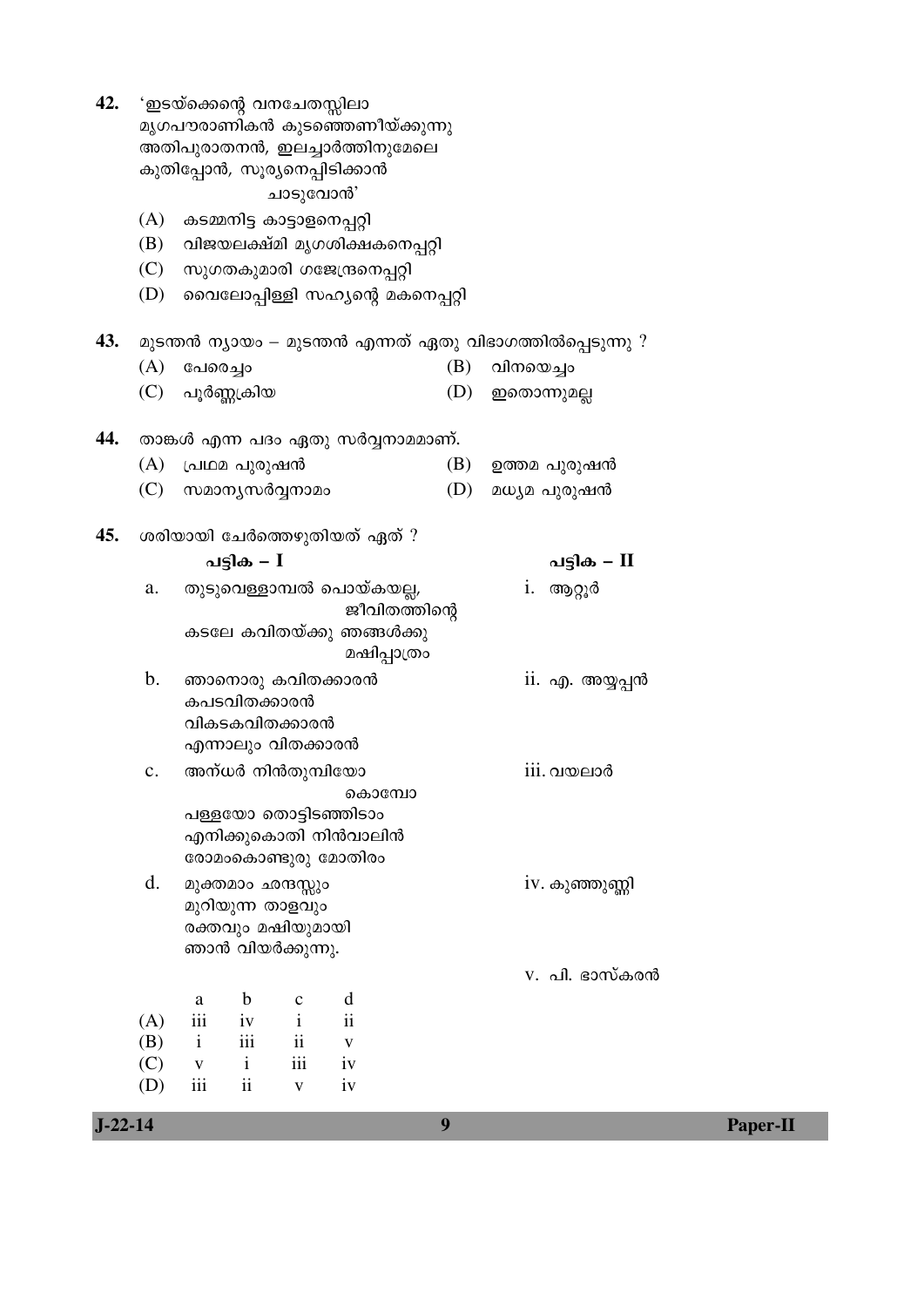താഴെ കൊടുത്തിട്ടുള്ള കാവൃഭാഗം വായിച്ച് തുടർന്നു വരുന്ന ചോദ്യങ്ങൾക്ക് ഉത്തരമെഴുതുക.

```
ജനിച്ച നാടു വി,ട്ടകലെയാസ്സാമിൽ
```
പണിക്കു പോയ്വരും പരിഷകൾ ഞങ്ങൾ.

കുതിച്ചു തീവണ്ടി കിതച്ചു പായുന്നൂ, കുതുകാൽ ചിന്തകൾ കുതിക്കുന്നൂ മുമ്പേ,

പല നാളായ് പിരിഞ്ഞിരുന്ന ഞങ്ങൾക്കീ മലനാടെത്രമേൽ മധുരദർശനം !

തുരുതുരെക്കൊക്കു പറക്കും പാടങ്ങൾ,

തുടരണിമണി കിലുങ്ങും മേടുകൾ,

മുടി വിടുർത്താടും കവുങ്ങുതെങ്ങുകൾ-

കരയ്ക്കു മാമ്പുവാം നിരത്തുകൾ, നാട്ടിൻ-

ക്കിടയ്ക്കു പുഞ്ചിരി പൊഴിക്കും വീടുകൾ.

പുറത്തെ സ്വപ്നം കണ്ടെഴും നഗരികൾ,

ഒരൊറ്റത്തെങ്ങു കണ്ടിടത്തിലൊക്കെയും സ്മരിച്ചു ഞങ്ങളീപ്പിറന്ന നാടിനെ.

വെളുത്ത വസ്ത്രമൊന്നുടുത്തു കണ്ടിട-ത്തലിവൊടോർത്തിതീയമലനാടിനെ.

ഇവിടെ ഞങ്ങൾക്കീപ്പഴയ മണ്ണിൽത്താ-നിനിയും ജീവിതം പടർത്തുകിൽ പോരും.

ഹൃദയത്തിൻവിശപ്പടക്കുവാൻ പോന്നു.

ഇവിടെ സ്നേഹിപ്പാ, നിവിടെയാശിപ്പാ,-നിവിടെ ദുഃഖിപ്പാൻ കഴിവതേ സുഖം !

നിറഞ്ഞിരിക്കിലും ദരിദ്രമീ രാജ്യം, നിറന്നിരിക്കിലും വികൃത,മെങ്കിലും

തളർന്ന ഞങ്ങളെയവിടെയല്ലിലും തണുപ്പിലും വന്നു സമാശ്വസിപ്പിച്ചു.

പ്രഭയൊടിങ്ങെഴും ചെറുമുഖങ്ങളും പ്രണയച്ചൂടെഴും മുലത്തടങ്ങളും

പനിയിലും ഞങ്ങൾ പലരും നാട്ടിലെ-പ്പരദൈവങ്ങൾക്കു കരുതി നേർച്ചകൾ.

അറിയുമൊക്കെയു,മണച്ചു പുൽകുവാൻ

വിരികൈ നീട്ടുമീ വിവശകേരളം.

ഉദരത്തിൻ പശി കെടുത്താൻ പോയ് ഞങ്ങൾ;

അറിയുമേ ഞങ്ങ,ളറിയുമീ നാടു നരകമാക്കീടും നരകീടങ്ങളെ.

പഹയന്മാരോടു പകരം വീട്ടട്ടേ പകയിൽ നീറുന്ന വരുന്ന കാലങ്ങൾ.

ഉടനുടനോടിയടുക്കട്ടേ, ചുറ്റും നടനം ചെയ്യട്ടേ, പഴയ കൂട്ടുകാർ !

**Paper-II** 

10

 $J-22-14$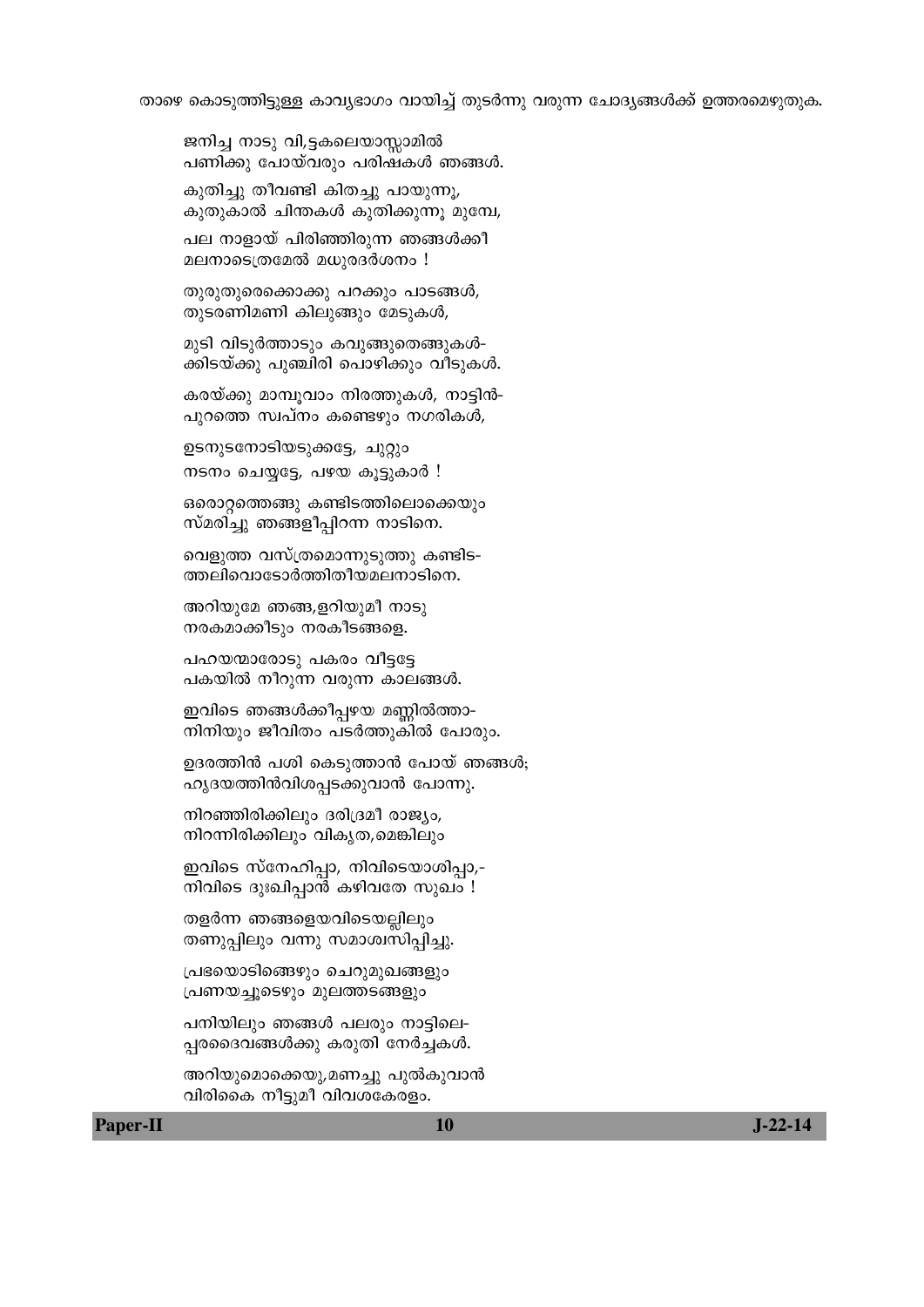| 46. |       |                                                           |      | ഏതു കാലത്തെ സംഭവമാണ് അസ്സാം പണിക്കാർ എന്ന കവിതയിൽ വിവരിക്കുന്നത് ?       |
|-----|-------|-----------------------------------------------------------|------|--------------------------------------------------------------------------|
|     | (A)   | 1940-42 ലെ യുദ്ധകാലം                                      | (B)  | ഒന്നാം ലോക മഹായുദ്ധം                                                     |
|     | (C)   | വയനാട്ടിലേക്കുള്ള കുടിയേറ്റം                              |      | (D) സ്വാതന്ത്ര്യ സമരകാലം                                                 |
| 47. |       | മുടി വിടർന്നാടും കവുങ്ങുതെങ്ങുകൾ എന്നത്                   |      |                                                                          |
|     | (i)   | മുടിയേറ്റിനെ അനുസ്മരിച്ച്                                 | (ii) | മുടിയാട്ടത്തെ അനുസ്മരിച്ച്                                               |
|     | (iii) |                                                           |      | _പകർന്നാട്ടത്തെ അനുസ്മരിച്ച്       (iv)   പാമ്പിൻ തുള്ളലിലെ അനുസ്മരിച്ച് |
|     | (A)   | (i) ഉം (ii) ഉം ശരി                                        |      | (B) (ii) ഉം (iv) ഉം ശരി                                                  |
|     | (C)   | (ii) മാത്രം ശരി                                           |      | $(D)$ (iv) മാത്രം ശരി                                                    |
| 48. |       | 'ഹൃദയത്തിൻ വിശപ്പടക്കുവാൻ പോന്നു' – അർത്ഥം                |      |                                                                          |
|     | (A)   | ദാരിദ്ര്യം കാരണം പിറന്ന നാട്ടിലേക്കു തിരിക്കുവാനുള്ള മോഹം |      |                                                                          |
|     | (B)   | സമ്പാദിക്കുവാനുള്ള മോഹം                                   |      |                                                                          |
|     | (C)   | വാത്സല്യവും പ്രണയവും ആസ്വദിക്കുവാനുള്ള മോഹം               |      |                                                                          |
|     | (D)   | പാടങ്ങളും മേടുകളും കാണാനുള്ള മോഹം                         |      |                                                                          |
| 49. |       | 'മരിച്ചുപോയവർ, ഇവരെക്കാൾ മുമ്പേ                           |      |                                                                          |
|     |       | തിരിച്ചു വന്നിട്ടുണ്ടിവിടെ നിശ്ചയം'                       |      |                                                                          |
|     | (i)   | മരിച്ചുപോയ കാരണവന്മാർ കാത്തു നിൽക്കും                     |      |                                                                          |
|     | (ii)  | യിരിക്കുന്നു.                                             |      | ആസ്സാമിൽവെച്ചു മരിച്ചുപോയ കൂട്ടുകാരുടെ ആത്മാക്കൾ മുമ്പേ തിരിച്ചെത്തി-    |
|     | (iii) | മരിച്ചുപോയവരാരും തിരിച്ചു വരുന്നില്ല.                     |      |                                                                          |
|     | (iv)  | ഞങ്ങളുടെ ബന്ധുക്കളെല്ലാവരും മരിച്ചുപോയി.                  |      |                                                                          |
|     | (A)   | $(i)$ ഉം $(ii)$ ഉം തെറ്റ്                                 | (B)  | $(ii)$ മാത്രം തെറ്റ്                                                     |
|     | (C)   | $(iv)$ ശരി                                                | (D)  | (ii) മാത്രം ശരി                                                          |
| 50. |       | ഈ കവിതയിൽ ആവിഷ്കരിക്കുന്ന ഭാവം ?                          |      |                                                                          |
|     | (A)   | ആന്റി റൊമാന്റിസിസം                                        | (B)  | നൊസ്റ്റാൾജിയ                                                             |
|     | (C)   | നാച്ചറലിസം                                                | (D)  | കാല്പനിക മനസ്സുകളുടെ വിഹിലതകൾ                                            |
|     |       |                                                           |      |                                                                          |

- 
- രനർഘസമ്പത്തി, നമുക്കു സമ്പുഷ്ടി !
	-

പുനസ്സമാഗമക്കുളുർമ്മതാനിന്നൊ-

- മരിച്ചുപോയവ,രിവരെക്കാൾ മുമ്പേ തിരിച്ചുവന്നിട്ടുണ്ടിവിടെ നിശ്ചയം !
	- അതീപ്പുകവണ്ടി വരും വിരാവമ;-
	- ശരിക്കൊരാരവം മഴയിരമ്പംപോൽ ശ്രവിപ്പീലേ നിങ്ങളകലത്തുനിന്നും ?

ല്ലറിക*,* ഞങ്ങൾതൻകുതൂഹലോദ്ഘോഷം !

ഇതാ തിരിച്ചെത്തീ, യിതാ തിരിച്ചെത്തീ, കൃതാർത്ഥരാം ഞങ്ങൾ പുതുമഴപോലെ !

കുടിയിലെ പ്രേമക്കൊടികളേ,യോമൽ-ക്കുരുന്നുമെയ്കളേ, പഴയ തോഴരേ,

പണക്കിഴി ചൊട്ടിപ്പലരും ഞങ്ങളിൽ-പ്പനിപ്പൊതികളായ് വരുന്നുവെങ്കിലും*,* 

- **J-22-14 11 Paper-II**
	-